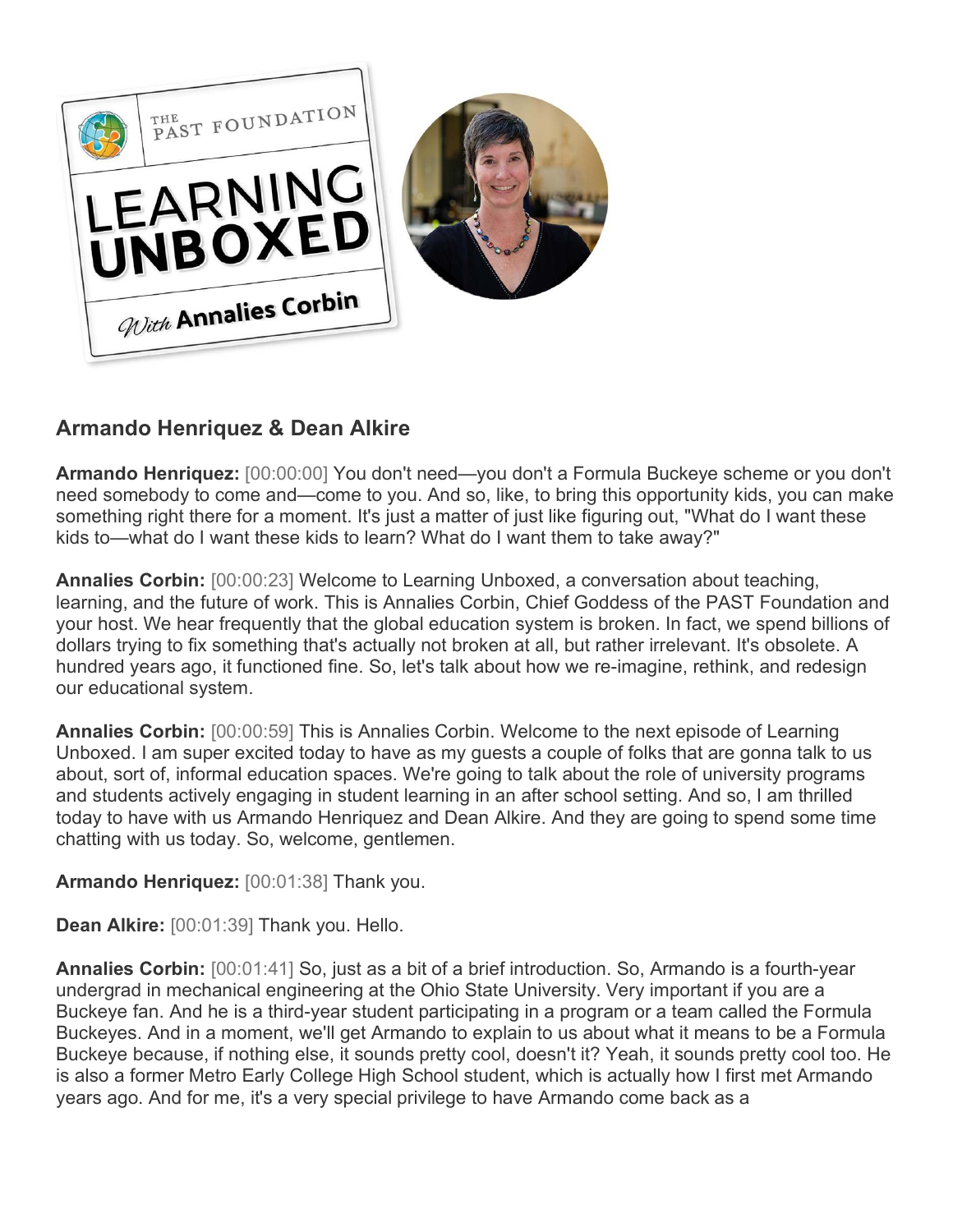collegiate student; more importantly, as a mentor and teacher now to younger students. That's what we always want to see. And we're thrilled when our students come back in that capacity. So, Armando, thank you for joining us today.

**Armando Henriquez:** [00:02:39] Thank you for having me.

**Annalies Corbin:** [00:02:40] So, also, with us in is Dean Alkire. And Dean is an eighth grader at the Metro Early College Middle School. And Dean has been in a program called the Innovators Club, which many of you who listen repeatedly have heard me talk about the Innovators Club off and on on the series. That is our afterschool program. It is an industry R&D team, sort of, camouflaged as an afterschool program, which I always think is pretty cool. And Dean likes robotics programming, problem solving, and being creative. He also may or may not want us to know that he kind of likes taking his piano lessons that he's also doing after school, but he's also participated in a number of the Formula Buckeye programs that have come to the Innovators Club. So, welcome too, Dean.

**Dean Alkire:** [00:03:32] Hello.

**Annalies Corbin:** [00:03:35] So, I want to start with you, Armondo, very quickly. So, help us understand, first and foremost, what is the Formula Buckeyes?

**Armando Henriquez:** [00:03:45] Okay. So, the Formula Buckeyes is a collegiate level Formula 1 style race team. And essentially, we get about eight to nine months to build, design, test, and validate a race car. And I guess, the overarching umbrella question for our competition is, who can build the best package race car for best performance, money, reliability?

**Annalies Corbin:** [00:04:12] That seems almost like a movie script. Like—I mean, most folks wouldn't necessarily say, "Hey, I'm going to go off to college. And, oh, really cool. I'm going to be an engineer," which is awesome, but I'm going to actually get to be part of this team that literally, really, truly builds race cars. So, that's what you're doing.

**Armando Henriquez:** [00:04:29] Yeah.

**Annalies Corbin:** [00:04:30] And in your role in that team, you're the mechanical lead, right? Is that correct? Do I have that correct?

**Armando Henriquez:** [00:04:35] Yeah. I'm mechanical engine lead.

**Annalies Corbin:** [00:04:38] Engine lead, right. So, wow! As an undergrad, that's amazing.

**Armando Henriquez:** [00:04:43] It is.

**Annalies Corbin:** [00:04:44] And so, with all of that, then, so the university here at Ohio State, but universities all over have a million different student teams of a variety of different sort of descriptions of all its functions and structures within your local university system. But here at Ohio State, the university has done a really, really great job of actually having student programs, or student-led teams, or endeavors actually engage in the community, which is what brings the Formula Buckeyes to the PAST Innovation Lab, correct? And help us understand how that works from the university perspective.

**Armando Henriquez:** [00:05:21] From a university perspective, it's always a good thing to see, like, they're growing students regardless of whether they're engineers or not if, actually, the community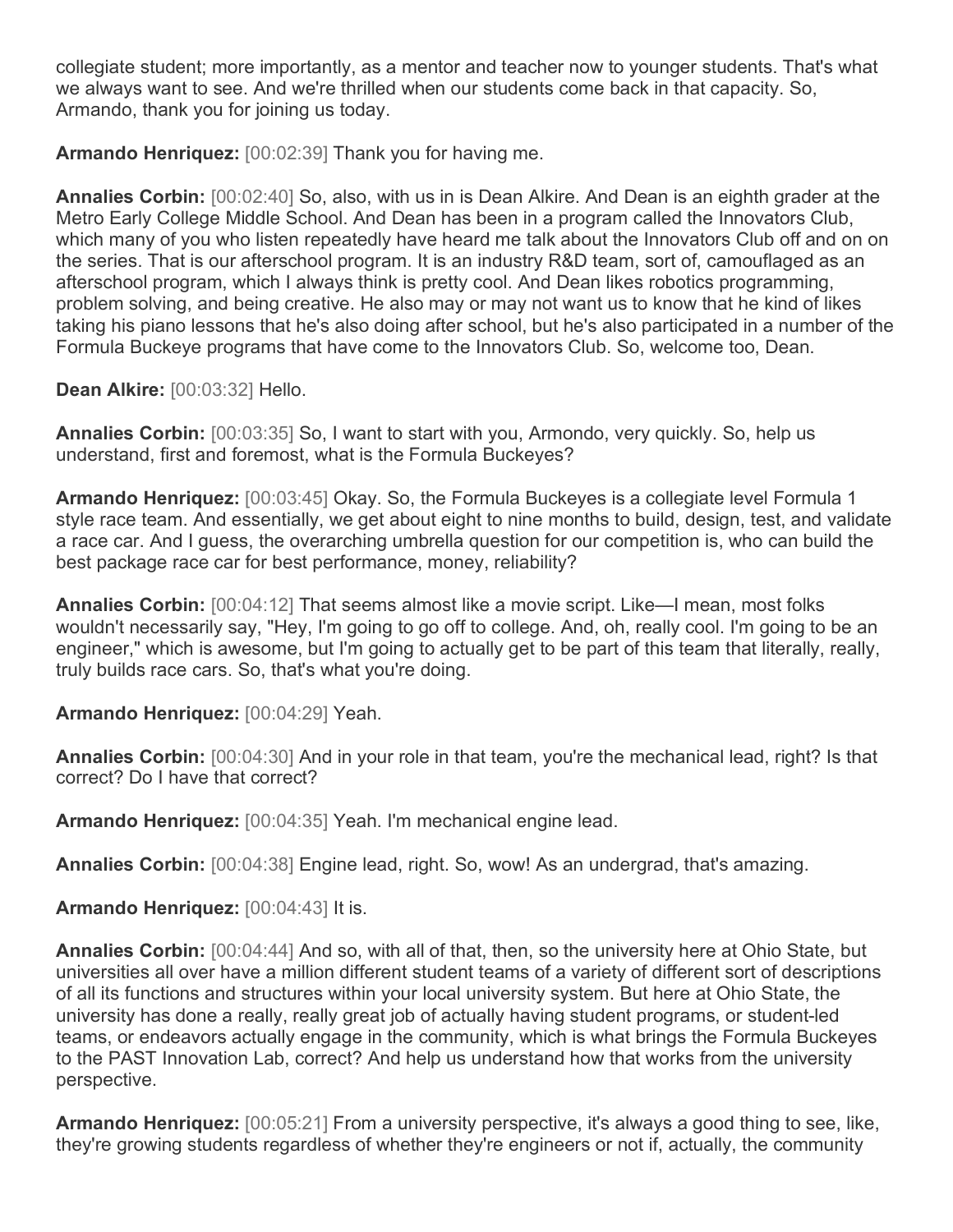kind of help them learn and figure out what they want to do later on, whether it's going to college or doing something else. And so, the way we work with the university with this is that though SAE and Ohio State. Just a little bit of background, SAE is the Society of Auto—Society of Automotive Engineers.

**Annalies Corbin:** [00:05:50] Okay.

**Armando Henriquez:** [00:05:51] They're the ones that run our competitions. They kind of help us. They give us a curriculum-

**Annalies Corbin:** [00:05:59] Okay.

**Armando Henriquez:** [00:05:59] ... that involves teaching younger students who want to, like, follow engineering or STEM majors, I can teach like early, early topics that would be, like, critical in their engineering studies. So, right now, we're doing a Gravity Cars, where we're teaching about gravity dynamics, inertia, rotations. So, that's the way SAE helps us like get back to the community in Ohio State for allowing us to do this. So, it's always a good thing, especially for us and also for the Buckeyes. It's one thing that we get to learn and experience ourselves and build the car itself. But then, all the knowledge we gain for you to earn back, we can take that back, and even after competitions, and give that back to the community. We volunteering in teaching our students, "This is what we've learned, this is what we're doing, and like, this is potentially stuff that you need to be doing yourself."

**Annalies Corbin:** [00:06:54] Right. And one of the things that I always love about that—and, again, you know, we've been working with the Formula Buckeyes for a couple of years now with the Innovators Club, and what I tell people all the time when we speak about near peer mentoring, in particular, which is largely what this is, right? So, as an undergrad coming in and volunteering with other things, whether it'd be, you know, the Metrobots, or any other robotics teams, or the IC club, you know, when you teach it, you know, it. It changes your, sort of, knowledge perception when you actually have to be responsible for making sure that Dean actually understands the physics of a Gravity Car, right, Dean? And so, does Armando know what he is talking about?

**Dean Alkire:** [00:07:35] Yeah.

**Annalies Corbin:** [00:07:38] Yeah. Okay, Dean, let's dig in a little bit more. So, how about you tell me about the Gravity Car, and what you've been doing with this project so far. And I know we were joking that, "Yeah, mine runs okay," or maybe not so great. And it varies from week to week, but—so, tell us a little bit about the Gravity Car project.

**Dean Alkire:** [00:07:58] Well, first, we were shown like a prototype. And then, like, all of us kind of based our ideas off of that, but change it up a little bit in ways, which we think might improve it a little bit.

**Annalies Corbin:** [00:08:15] So, Dean, what's the premise then of the Gravity Car? I mean, so help our listeners, who—they can't see. And we'll post some stuff for them, and we'll have some photos, and some of those other things. So, you know, when this is presented to you and your expected outcome. So, what is it that you're trying to achieve with this, from your perspective?

**Dean Alkire:** [00:08:39] Well, I think I'm just, like, trying to achieve, like, as you were saying, like gravity, and leverage, and stuff. I mean, like the design, like design challenge with something is like to provide cars for people who do not have the money for like electric cars. Wasn't that it?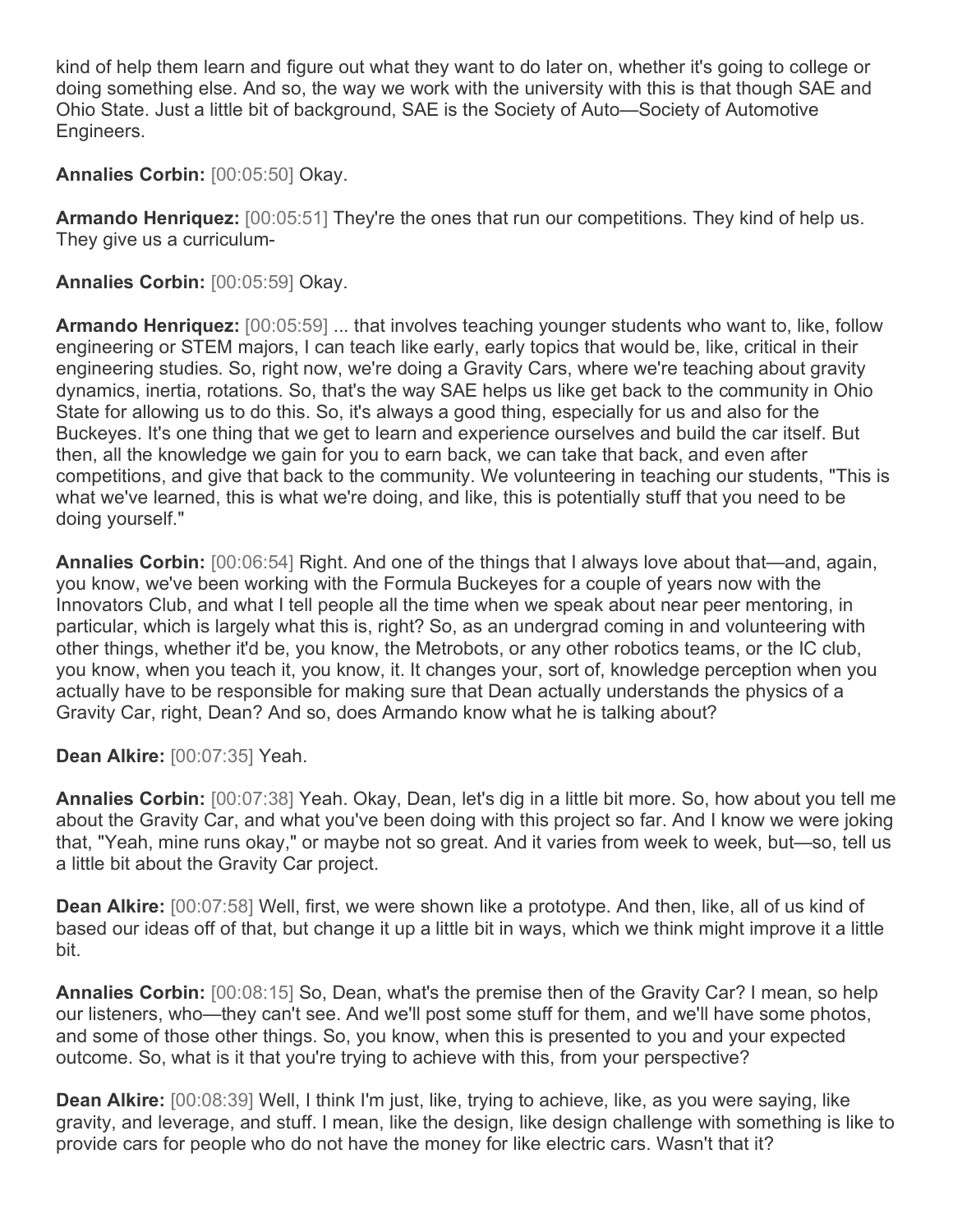**Armando Henriquez:** [00:09:02] You could say that, yeah.

**Annalies Corbin:** [00:09:02] So, when you're participating then—and one of the ways just so that our listeners have some context. So, in the Innovators Club, we have a number of different projects, some of them are coming from teams like the Formula Buckeyes. Some that are coming from industry partners. I can't remember, Dean, if you were there yesterday, but we launched a new project yesterday around PSAs. And some of the—these different projects come to the Innovators Club. And then, you spend X number of weeks working on those. And then, you move on to other sorts of projects. And so, one of the other projects that you also did via the Formula Buckeyes and this SAE curriculum—and we're going to circle back around on that a little bit, Armando, because we've had some experience with that in the past. That's a really, really cool program that is fairly accessible for folks to be able to get their hands on and try another in other settings. But you also, Dean, did hydrogen fuel cell cars. You did battery-powered cars, and you did gliders. So, tell me about the hydrogen fuel cell cars because you were part of that group too.

**Dean Alkire:** [00:10:02] I think those in sixth grade, well, I barely remember it. I remember thinking it was pretty cool. One syringe like has water in it. And then, another syringe has nothing in it basically. Put them together with a device and, sort of, water comes in, and the air likes exudes out in the other end.

**Annalies Corbin:** [00:10:38] And off that car goes. Yeah, pretty fast. I remember seeing them zooming across the atrium, right? Yeah. Racing a little bit, yeah. Some better than others, so. So, Armando, when you sit down as a team then and say, "Hey, we're headed back to the Innovators Club," how do you decide which of the SAE curriculum or programs as a team that you're going to branch here? What does that look like internally for you guys?

**Armando Henriquez:** [00:11:08] Internally? So, it gives us a few options, but it's solely dependent on like what our age ranges—like what we're looking to provide for certain age ranges. So, specifically, for these type of age ranges, I think six or eight, then use the Gravity Cars as an option. I think, I remember that being the only option but, I mean, every single time, we do one of these. Like it's always about, like, you know, teaching these guys the design process, what's it like to actually, like, think through and go throughout the processes of the design process, iterations, what changes did I make from the previous iteration better, things like that. So, that's kind of from our end. Just like we've seen it, we've done it-

## **Annalies Corbin:** [00:11:48] Right.

**Armando Henriquez:** [00:11:49] ... and we've found that, we found that multiple times. Like the goal for us now is just to make sure that they grasp this big idea as I go into, like, design.

**Annalies Corbin:** [00:11:57] And so, when you have the conversations with the students—so, actually, you know, in this setting, So, what are some of the things that you see? I mean, there could be some things that kids grasp really quickly, but there are going to be things that they struggle with too. So, I guess, sort of, both ends of that question, what things do the—are they picking up really quickly? And then, where do you see the, sort of, struggle points?

**Armando Henriquez:** [00:12:20] They pick up really quickly where they can get, like, really creative as far as like giving themselves away from like the base prototype we initially brought. And so, initially, right off the bat, they're looking at, "Hey, how can I make this my car?" And so, from there, they start to figure, "Okay. I'm—like, I want to put this. I want to put this." And then, from there, the hard part comes in. How do I incorporate that?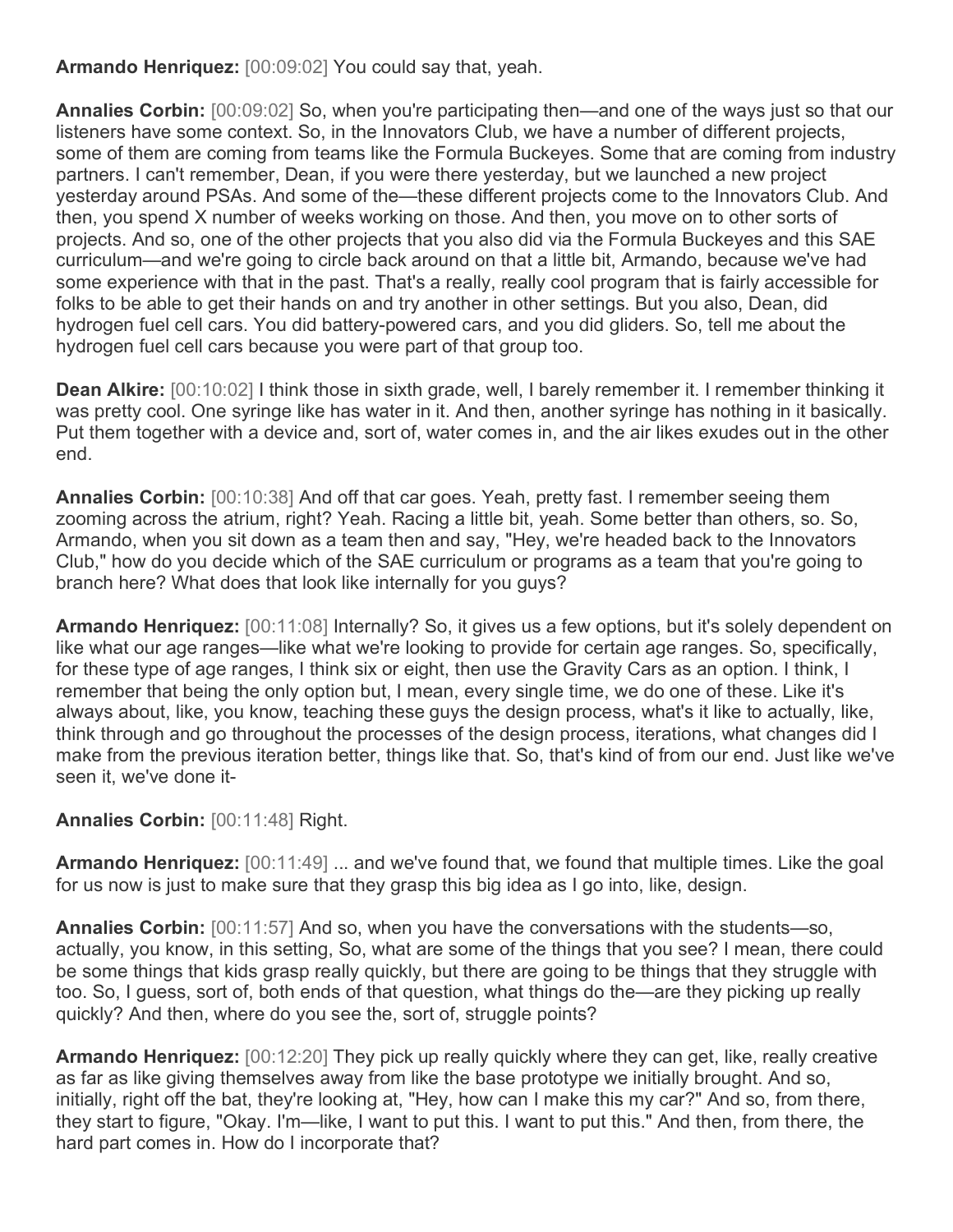## **Annalies Corbin:** [00:12:40] Right.

**Armando Henriquez:** [00:12:41] Then, from there, that's where, like, we come in, and we start helping them, and say, "Hey, do this," or like "If you're following through and using this concept, we can make this work out of this."

**Annalies Corbin:** [00:12:52] Right. And so, Dean, when you started the Gravity Car Project, so what kind of modifications have you made? So, back to Armando's point, what did you do to make the Gravity Car yours as opposed to the Gravity Car that's one of the other students? So, what's different about yours?

**Dean Alkire:** [00:13:09] Well, first off, I made it shorter in height.

**Annalies Corbin:** [00:13:14] Why?

**Dean Alkire:** [00:13:15] Just because.

**Annalies Corbin:** [00:13:17] Okay.

**Dean Alkire:** [00:13:17] Yeah.

**Annalies Corbin:** [00:13:17] Okay.

**Dean Alkire:** [00:13:19] I also put some traction on the wheels as well, well, which later got moved because it was not working properly-

**Annalies Corbin:** [00:13:29] Okay.

**Dean Alkire:** [00:13:29] ... with the design process. And then, also, I'm fidgeting around with the placement of the lever and the weight on the other end because it's currently not going forward like I want it too. Yeah, that's basically it. I also had some support on it, so that it stays because of the tower.

**Annalies Corbin:** [00:13:55] Okay, because the top, sort of, tips over or would it maybe?

**Dean Alkire:** [00:13:59] Yeah, there's a lot of tape on my design.

**Annalies Corbin:** [00:14:04] It's awesome. We'll post some pictures of Dean's design as well. So, when you think about the modifications that you're going to make, whether it's the Gravity Car or any of the other projects that you've worked on, Dean, do you consciously think about the fact that you're going through the design cycle, and you're actually working towards modifications of working prototype or is it pretty much second nature to you at this point?

**Dean Alkire:** [00:14:37] Yeah, basically second nature. I just see a problem, and I'm just like, "Oh, how can I fix it? How can I make this thing better?

**Annalies Corbin:** [00:14:49] Do you think that that's because you've done it, the design cycle, so many times, or do you think it's because you had an actual inclination, or do you think it's because you are in a STEM middle school, or some—all of that rolled together, or none of that at all?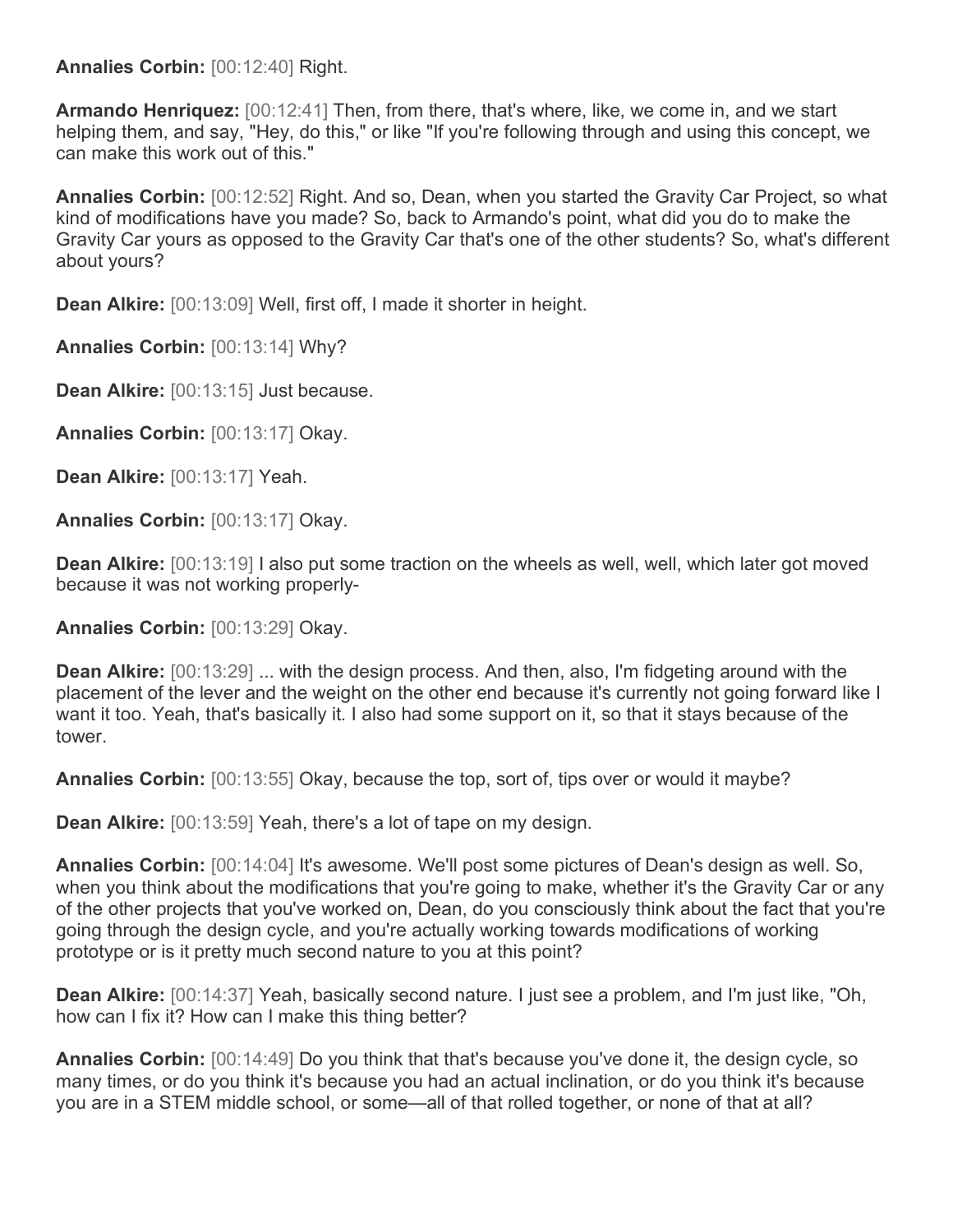**Dean Alkire:** [00:15:09] I actually think it's just because I've been doing it ever since I was young, and I've just continuously been repeating that over and over again.

**Annalies Corbin:** [00:15:19] But it helps to have some context, I assume, right? So, you know, doing these different types of projects, so you try different sort of ways of thinking about it a little bit?

**Dean Alkire:** [00:15:28] Mm-hmm (affirmative).

**Annalies Corbin:** [00:15:28] Yeah. So, Armando, when you sort of think back to your experience having been in the same STEM school that Dean is in, what are the—whether it's a STEM school or not, but the reality is your experience as a high student would fairly steep in design thinking. So, I would assume that that's sort of really helped you when it came time to your engineering program in undergrad. So, what is it that you draw from?

**Armando Henriquez:** [00:15:59] So, I guess, we can start back from like when I was a student at Metro. And then, from here, it's like very weird folks in like science, technology, engineering, and math. And that's something, like, I've always had a passion for, I like that I can be creative. I found engineering as like a pathway to be creative in my own way. And so, from there, I was able to pick up robotics here and be a part of the Metrobots. And I did that for two years. Then, when I graduated, it's like I miss it. It's like I miss that feeling. So, you know, I want to build something but maybe it's perhaps like, you know, I take a break, give it time. Let me get my time back and pave the way for newer members on the team as well. So, I did that for about a year. And then, I made sure, I wanted my first year in college to be, like, a good year. I didn't want to do anything not laid out for a freshman at 17. I wanted to be able to create stuff [crosstalk]. So, I did that. So, I kind of, like, kept myself away from like extracurricular activities.

**Armando Henriquez:** [00:16:57] Then, my second year came about. Yeah, I really miss building something. I really miss being hands-on. I miss designing. And that's how I got started with the Formula Buckeyes. Like, I initially found the program, loved it. I mean, it helps to have a fascination for the automotive industry and racing. So, to see something that's like I can be hands on, I can design something, put it on the car and see it work, it is like—it was like I was back on the robotics team.

**Annalies Corbin:** [00:17:25] A little larger scale.

**Armando Henriquez:** [00:17:26] Except for a large scale, yeah..

**Annalies Corbin:** [00:17:27] Yeah, yeah, yeah.

**Armando Henriquez:** [00:17:27] So—and that's how I got involved with that. That's kind of what helped pave the way for me here. Finding something that I can relate back to robotics and relate back to me, like, using engineering as a way to be creative and be able to like really test my skills in the actual environment, see what I can learn, and see what I can do.

**Annalies Corbin:** [00:17:49] And automotive engineering or some description, do you think that's, sort of, where you're headed, or some variation, or you don't know yet?

**Armando Henriquez:** [00:17:57] I think so. I do have—I have a [future] for the automotive industry. As a third year engineering student, fortunately, being in Ohio State, I had an internship with Honda. I've worked in a manufacturing plant. I did a lot of fixture work and design work in that. So, it's really cool, like, actually to get—to be around all the cars and kind of like live part of my dream for a few months. And even then, I've worked in a transmission plant as well as an intern. And so, like, actual,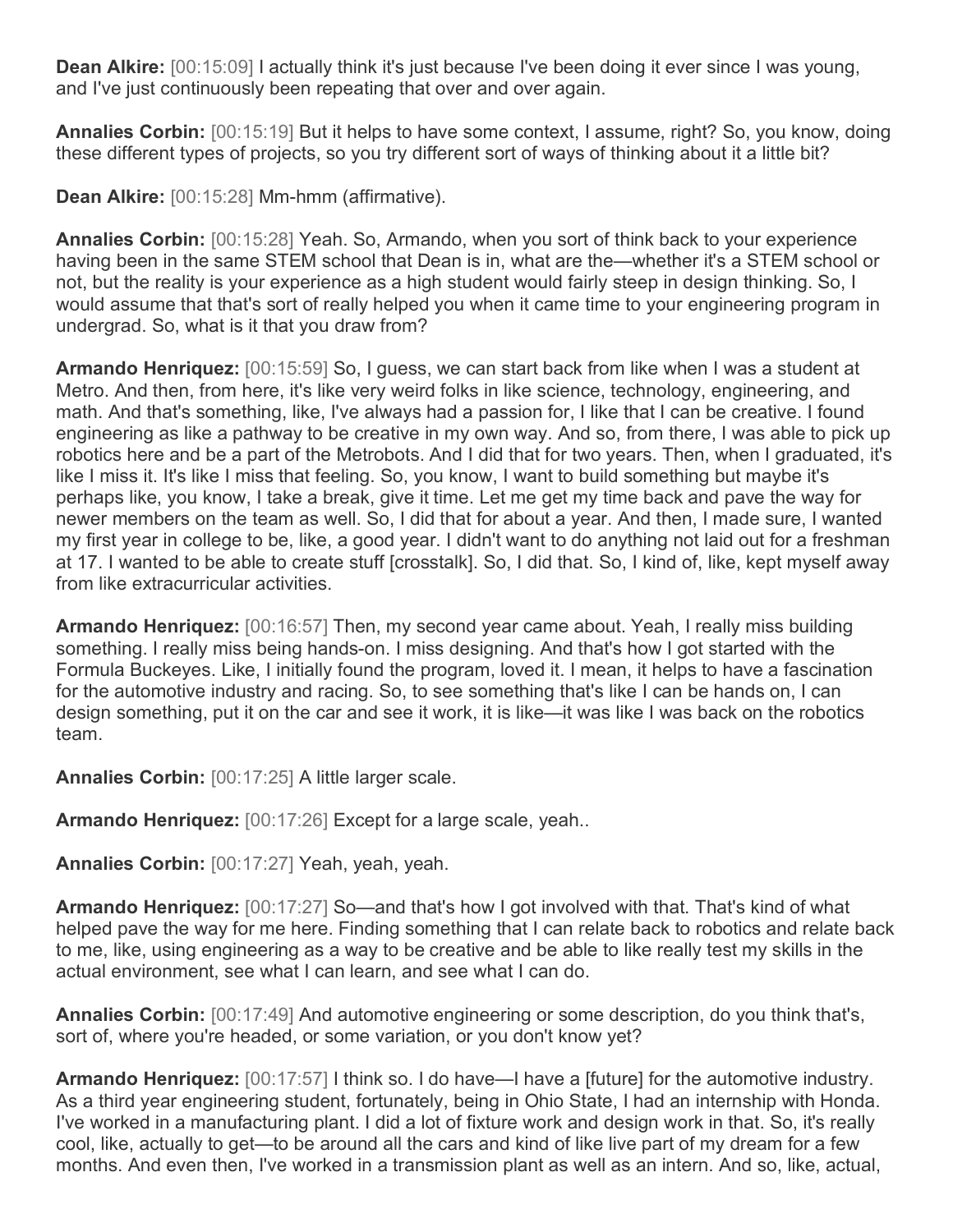like, what's goes inside the car. You know, this is what makes the car, actually, like changed gears or [indiscernible]. And then, from my most previous experience, also, I recently got back from a trip at Caterpillar. And from there, I was like very heavy with working with engines. That's what a lot of my work was based off of. I did a lot of engine research, and I was able to like mess around with some simulation to kind of see how that works. So, I mean, I do think the automotive industry is definitely like my path going forward regardless of what I'll be [indiscernible]. I have a passion for engines. That's the thing, I like to go fast and like seeing the way things go fast.

**Annalies Corbin:** [00:19:04] And not an overachiever or anything. Not at all. So, Dean, when you listened to Armando talk about all his experiences that he's had, and you think about, sort of, your journey forward, are you intrigued by that? What do you think about the things that you hear when he's talking about that? Or we're going to bring it back around to the projects that you're doing in IC, I promise, but I am really curious. You're sitting next to you, right, five years out. I mean, look at Armando. Yeah. I mean, yeah.

**Dean Alkire:** [00:19:41] I mean, I kind of keep what he says, like, in the back of my head, like, in case I ever like want to get a career because, right now, I really do not know what I want to do.

**Annalies Corbin:** [00:19:50] You don't need to know right now.

**Dean Alkire:** [00:19:53] Yeah.

**Annalies Corbin:** [00:19:54] Yeah. But when you think about—I mean, that's a lot of stuff. I mean, Armando was going through stuff. I know folks who go all the way through college and don't do that many internships, right? That's pretty amazing actually. It's a lot of stuff. So, when you are in IC and the Formula Buckeyes come, talk to me a little bit about the glider project that guys did because I, really, am hopeful that one of the takeaways is that teachers or folks doing afterschool programs will hear about the fact that these amazing programs and this curriculum because the SAE curriculum is out there. It's available, to some extent, some limited forms. But you can get your hands on a lot of it. And even if you don't get something that that's, sort of, well laid out, the reality is there's a lot of stuff that folks could do in after school that's really engaging for students. So, tell us a little bit about the glider project, Dean.

**Dean Alkire:** [00:20:52] I think that was pretty fun. We got to learn all about like how planes work and aerodynamics. We messed around with, like, rudders and the way—like way the tail was pointing, and the wings, like, where they're positioned and everything, what shape the wing should be, and most importantly, the weight on the tip of the nose, which was a big part and I know—I should know.

**Annalies Corbin:** [00:21:25] And why is that important?

**Dean Alkire:** [00:21:27] Because too much, your plane just plummets to the ground. Too little, and it's out of control. Yeah, I have had a look—I had a lot of experience with that. It gave me a lot of trouble.

**Annalies Corbin:** [00:21:43] Flying around inside. Well—and so, you actually—I mean, I am making some assumptions here, but you were also around for a number of different summer programs too, and I actually saw you flying drones, I believe. I think that was this summer. I saw you flying drones around the atrium. Did anything that you learned from gliders on that project help you when it came time to fly something else?

**Dean Alkire:** [00:22:11] Sort of. When it comes to like navigating and everything, yeah, and like trying not to hit other drones. But we mainly like control this with our iPads and trying to like land everything,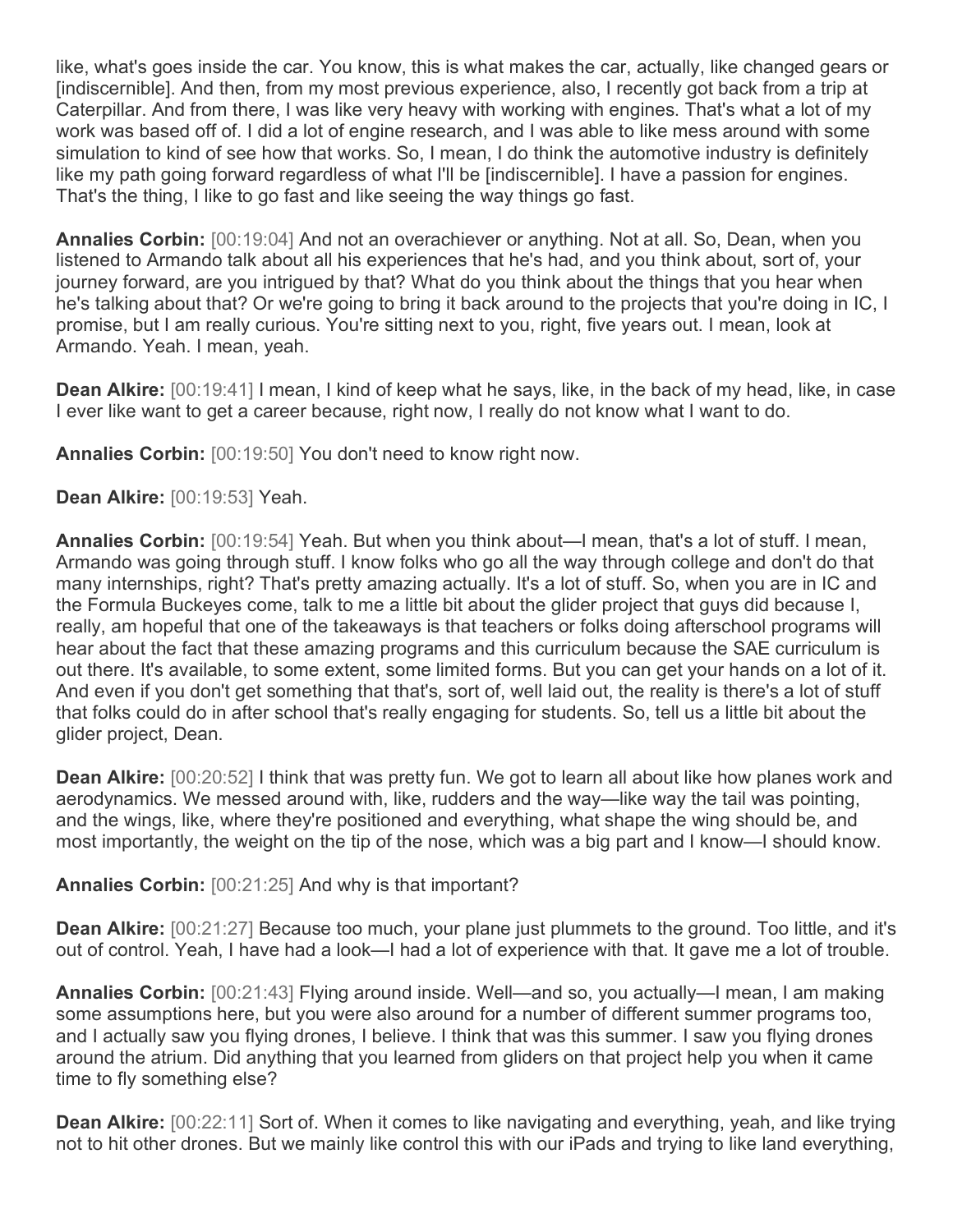which that's also applies to the plane thing as well where we try to land it on a specific thing at one point, so.

**Annalies Corbin:** [00:22:38] Yeah, absolutely. So, Armando, when you, sort of, think about the opportunities as it relates to the things that you could do in this kind of after-school settings, and watching the other students that are with you, I mean, teh majority of the team that you have, they weren't here for years, right?

## **Armando Henriquez:** [00:22:58] Yeah.

**Annalies Corbin:** [00:22:59] So, sort of, what's the feedback loop internally like amongst the team and, yeah, as it relates to the conversations about coming and doing after-school program, whether it would be here or someplace else? I am just really curious. Is it like, "Ah, this is drudgery," or "No, this is a really cool thing, and we're getting something out of it," or maybe someplace in between.

**Armando Henriquez:** [00:23:17] A lot of the members actually really enjoy, even when it's their first time coming out, especially like when we're building. Like we're actually helping the kids and walking through the processes. Like they really enjoy that because, then, it's like, "Oh, I know that." You know, like, "I learned that way back when. And then, I could actually just decide, like, about it." And they find it really rewarding. And it's very rewarding because, like, you're passing on the knowledge that, hopefully, they'll use and will end up using someday. So, the type of feedback we get, that was like they enjoy it. And then, some of us enjoy working with [indiscernible] our students as well. We find it thrilling. And sometimes, it's also very funny because, then, we get to see that, oh, we were like this at one point as well. It's very nostalgic for a lot of us. And like we—the feedback we get, like, from volunteers, they enjoy it. And they always try to figure out like when they're going to come back.

**Annalies Corbin:** [00:24:10] Right. And one of the other things and, you know, engineers, in particular, get a bad rep. You know, we laugh about it a little bit, but the reality is, sometimes, engineers get a bad rep about not being very good people-people, right? And that—you know, one of the things that I love about you guys coming in here, and it may just partially be that the folks on our team that are willing to come are more open to that, right? But I think I even see it, for example, with we've had some pretty—I don't know exactly what the right word here is to choose in this case, but some pretty well, regarded engineers doing crazy, rigid research in their own who come, for example, and mentor like with the teams. And we've got a bunch of different robotics teams, not just the Metrobots, who are based here. And so, you know, it's a stretch. It's a stretch to have a conversation. And—but I love the fact that the team is here. You guys are actually engaging in multiple ways. And, you know, my take on it, sort of, you know, the outside looking in is that you guys will be great engineers. You can explain what you're doing to the public because you participated in these opportunities as you were learning your craft. Would you agree with that?

**Armando Henriquez:** [00:25:30] I would actually agree with that.

**Annalies Corbin:** [00:25:32] Yes. So, when you think about, then, sort of, like the next things that you would like to learn, not having any clue whatsoever, Dean, and what's in the catalog SAE programs. There's a lot of them actually. There's a lot of cool stuff in that. Well, what would you like these guys to come and teach you?

**Dean Alkire:** [00:25:52] I currently like the stuff they're showing us now where we like to get to make our own thing while also learning a little bit about everything at the same time. I really like those projects because it's hands-on, and I like hands-on. I also like technology-involved projects. I think those are pretty fun. So, I like to see maybe some of those. But yeah, I really like what they're doing right now.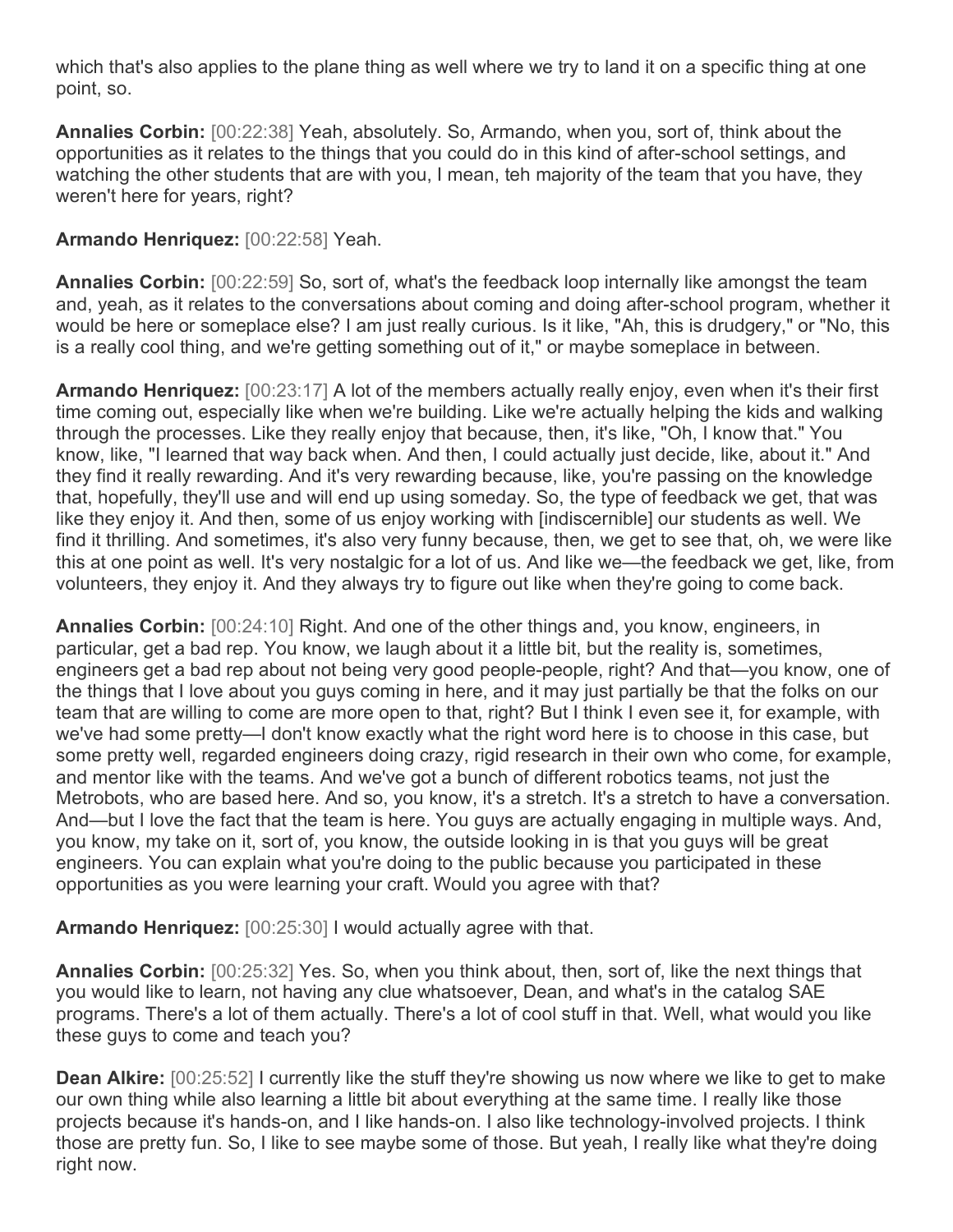**Annalies Corbin:** [00:26:32] That's great. And so, Armando, when you think about, sort of, the opportunities that are possible with these types of club environments, do you see or would you recommend other groups going out and doing similar things? And I guess, the reason I am asking the question is that, you know, on the flip side, our listeners can come from all over, and they do from all around the world. So, the questions that I get after the fact on some of the episodes as well, "Well, I can't imagine doing that in my town," or "I can't—we don't have a Formula Buckeye team," or "We don't have a big university." How could you, as a participant, in, sort of, leading those endeavors help folks figure out, how could I bring things like that back into either an after-school setting or even into a classroom? You know, a teacher is like, "Hey, I'm in a little town. We don't have a science museum. You know, but we have all these business and industry folks, I mean, what would your recommendation be about how you can, sort of, get other entities to actively engage with you in the teaching that you're doing for your students? Because I know, over the years, you saw any number of examples of how that works. So, I mean, for folks that are struggling with figuring out, how do I pull something together, what would your recommendation be because you've been on both sides of the situation now?

**Armando Henriquez:** [00:27:57] Yeah, I guess, for one, I, definitely, would start getting in contact with, like, some of the companies that are in my local town or like around me, and see what can they do to, kind of, like, help provide these experiences. That's for one. It's an amazing opportunity to get involved with. And I know companies are always looking for ways that they can get involved in their community. So, it's something I would strive for.

**Armando Henriquez:** [00:28:18] And two, it's like, if they can't get involved with some of the business here, then, perhaps, maybe if you're eager, like we'll have, like, some program for kids in your local town. Maybe it's like take some time, think about, "Okay, what would I like to teach with some of the resources I have available?" You don't need a Formula Buckeyes team or you don't need somebody to come and come to you to, like, bring this opportunity to kids. You can create something right there on the floor. It's just a matter of just like figuring out, what do I want these kids to learn? What do I want them to take away? And I know that's something teachers always think about, like, what

they have in their classroom. It's like, what's the most important thing I want these kids to take away? Is it like in Math, or History, or English? For opportunities that we use, it's just a matter of figuring out, what type of knowledge do I want to pass out? And how can I make it fun while I teach them everything I would need them to know for them to grasp this?

**Annalies Corbin:** [00:29:23] Yeah. And, oftentimes, one of the things that I hear schools say and talk about with this a lot, because it's a real concern is, how can I bring something like this, and when I've got all this other stuff I need to teach, right? I have this set of outcomes, whether they'd be state, or school, or local requirements. But the reality is, you know, we got all these standards, the stuff that we have this obligation for the Deans of the world, right, to leave middle school or, ultimately, to leave high school having learned.

**Annalies Corbin:** [00:29:55] And so, you know, one of the struggles lots of folks have is, how do I take all that stuff that I have an expectation to teach, and then add this other stuff in? And my response to that is always don't add it in. Figure out what that expert, that Armando, who is coming in to you, right, he can do a project on gravity cars, and gravity cars meets all the following sets of standards that I, as the Math teacher, or I, as the Science teacher, or whatever, right, have to teach. And I swap that out. I toss those other things and I put this in instead. And I work with my local experts to make it relevant to my kiddos. And it's doable when I think about it that way because, sometimes, it's easier said than done to try to get there. Yeah, yeah